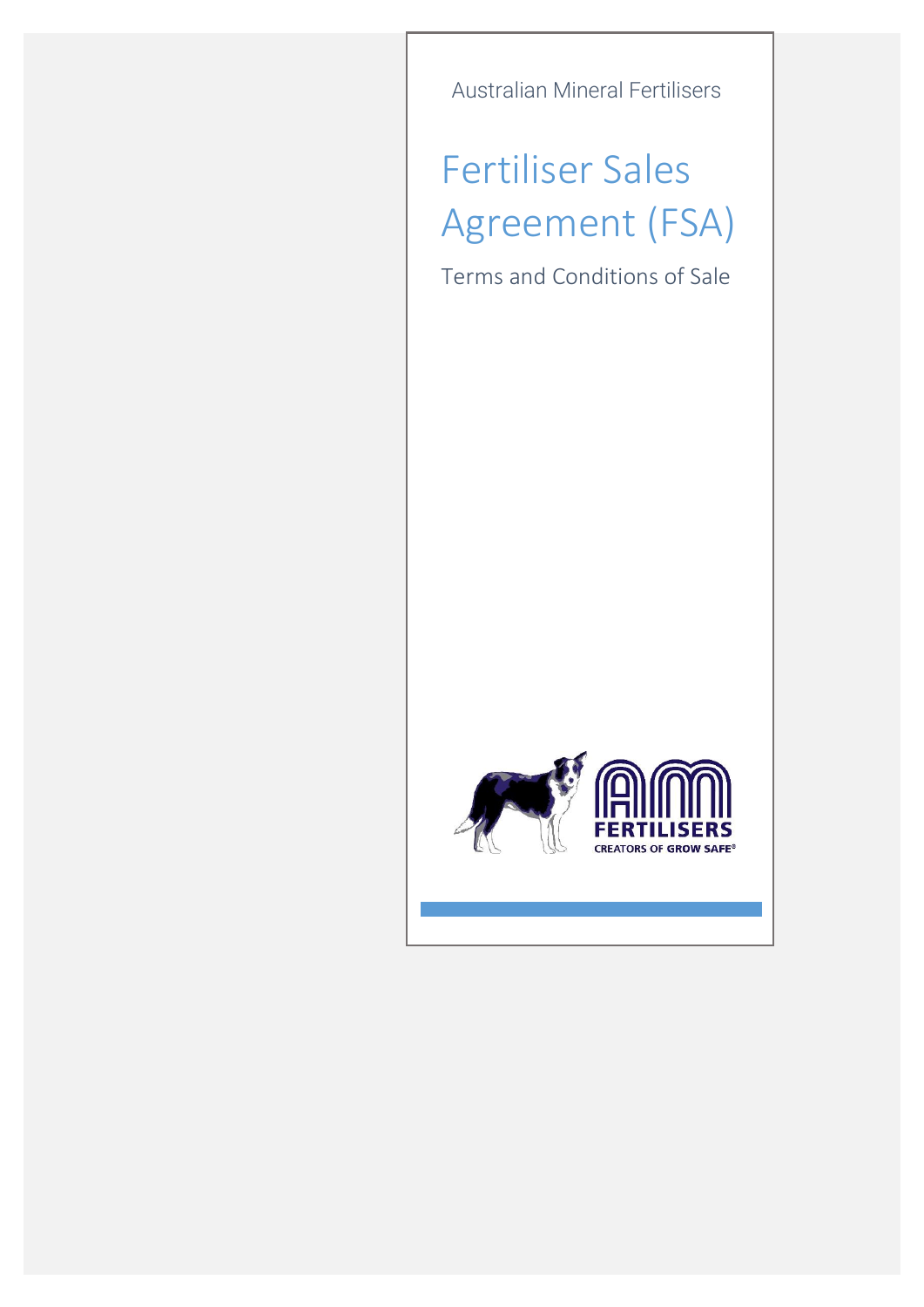## AMF General Terms and Conditions – Sale of Fertiliser

- 1. In these general terms and conditions ("Terms") and this Fertiliser Sales Agreement ("Agreement"), "AMF" means Australian Mineral Fertilisers, ABN 31 137 378 351 and "Vendor" means either AMF (if you have bought AMF fertiliser products or services directly from AMF) or the vendor that you purchase AMF fertiliser products or services from in any particular case.
- 2. The Customer acknowledges and agrees that the following applies to and forms part of any contract for the supply of Goods and/or Services by AMF and that these General Terms and Conditions take precedence over any terms and conditions which may be contained in any document provided by the Customer. Any request from the Customer to AMF for the supply of Goods and / or Services shall constitute acceptance of these general terms and conditions.
- 3. These terms and conditions, including any Credit Limits set by AMF, are effective from the date of acceptance by the Customer and may be amended or superseded from time to time by notice given by AMF by any means. Unless or except specifically excluded herein, AMF and the Customer retain any rights and remedies available to them in any prior or pre-existing agreement. "Goods" and/or "Collateral" shall mean all goods and/or services supplied by AMF to the Customer, or ordered by the Customer but not yet supplied, and includes goods described on any quotation, invoice, purchase order or any other document including any recommendations and advice and over which AMF may intend to register a Security Interest. "Price" shall mean the cost of the Goods as referred to AMF's price lists, prepared quotes and / or specific arrangements and shall be subject to change from time to time without notice.
- 4. This agreement shall be construed in accordance with laws of the State of Western Australia and, where applicable the Commonwealth of Australia and the Customer submits to the non-exclusive jurisdiction of the courts of Western Australia. AMF shall have exclusive right to nominate the Court in which any legal action is to be commenced and conducted.
- 5. The Customer consents to AMF effecting a registration on the PPSA register (in any manner AMF deems appropriate) in relation to any security interest in the Goods and the proceeds of those Goods arising under or in connection with or contemplated by these terms.
	- a) The Customer waives its right to receive notice of a verification statement in relation to any registration by AMF on the register and any other notice required under the PPSA.
	- b) The Customer agrees to promptly execute any documents, provide all relevant information, fully cooperate with AMF and do any other act or thing that AMF requires to ensure that any interest created under these terms is perfected and remains continuously perfected, has priority over any other security interests in the Goods or otherwise and any defect in the security interest, including its registration, is overcome.
	- c) The Customer must not, without providing prior written notice to AMF, change its name, address, contact details or any other details that would cause any details in a financing statement to be different if the security interest was re-registered.
	- d) The Customer must not, without AMF's prior consent, allow any of the Goods to become an accession to, or commingled with, any property that is not subject to a security interest under these Terms.
	- e) The Customer agrees that, until all monies owing to AMF are paid in full, it shall not sell or grant any other security interest in the Goods.
	- f) The Customer will not register a financing change statement in respect of the security interest without AMF's prior written consent.
	- g) The Customer agrees that AMF may, at its absolute discretion, apply any amounts received from the Customer toward amounts owing to AMF in such order as AMF may determine.
	- h) If Chapter 4 of the PPSA would otherwise apply to the enforcement of a security interest arising in connection with these terms, the Customer agrees that the following provisions of the PPSA will not apply to the enforcement of these terms: section 95 (notice of removal of accession), to the extent that it requires AMF to give a notice to the Customer; section 96 (when a person with an interest in the whole may retain an accession); section 117 (security interests in personal property and land); section 118 (enforcement in accordance with land law); section 120 (enforcement of liquid assets - general); subsection 121(4) (enforcement of liquid assets – notice to grantor); section 123 (right to seize collateral); section 125 (obligation to dispose of or retain collateral); section 126 (apparent possession of collateral); section 127 (seizure by higher priority parties); section 128 (disposing of collateral); section 129 (disposal by purchase); section 130 (notice of disposal), to the extent that it requires AMF to give a notice to the Customer; paragraph 132(3)(d) (contents of statement of account after disposal); subsection 132(4) (statement of account if no disposal); subsection 134 (retention of collateral); section 135 (notice of retention); subsections 136(3) – 136(5) (retaining collateral free of interests); section 142 (redemption of collateral); and, section 143 (reinstatement of security agreement).
	- i) Notices or documents required or permitted to be given to AMF for the purposes of the PPSA must be given in accordance with the PPSA
	- j) AMF agrees with the Customer not to disclose information of the kind mentioned in subsection 275(1) of the PPSA except in circumstances required by paragraphs 275(7)(b)-(e).
	- k) The Customer agrees to reimburse, upon demand, AMF for all costs and/or expenses incurred or payable by AMF in relation to registering or maintaining any financing statement, releasing in whole or in part AMF's security interest or any other document in respect of any security interest, and for the enforcement of any rights arising out of AMF's security interest;
	- l) In these terms the following words have the respective meanings given to them in the PPSA: accession, commingled, financing statement, financing change statement, perfected, proceeds, register, registration, security interest and verification statement.
- 6. Property in all the Goods supplied shall remain vested in AMF and shall not pass to the Customer until all monies owing to AMF by the Customer together with all collection, repossession and/or legal costs incurred, have been paid in full.
	- a) The Goods, whether as separate chattels or as components, shall be stored in such a manner as to be clearly identifiable as the property of AMF until title has passed to the Customer.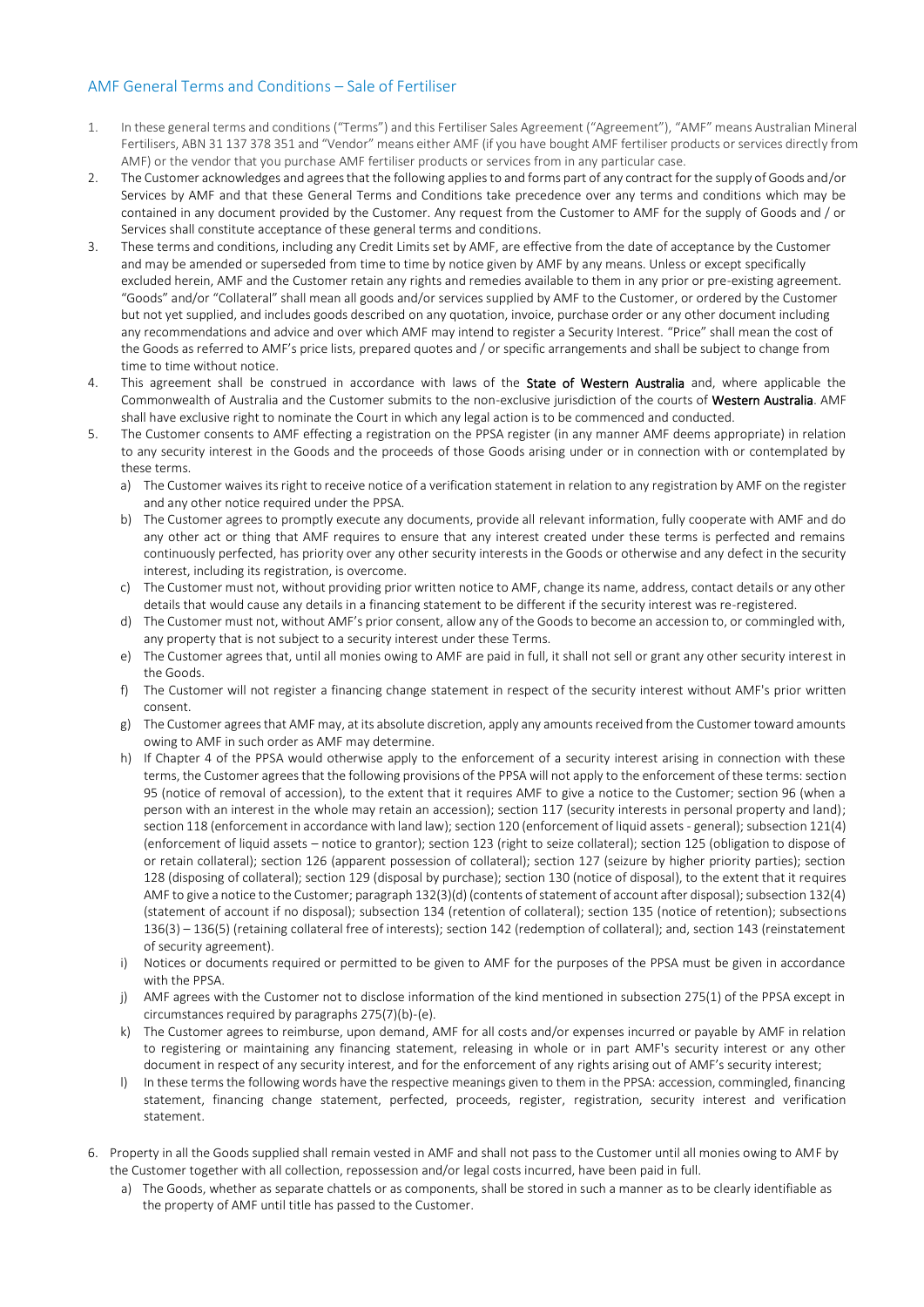- b) AMF may demand at any time until title has passed to the Customer that the Customer returns the Goods or any part of them.
- c) In the event that the Customer defaults in the payment of any monies owing to AMF, AMF and its employees or agents shall have the right to enter without notice upon the Customer's premises or any other premises where the Goods are known to be stored to repossess the Goods and for this purpose the Customer shall grant reasonable access rights and AMF, its employees or agents shall be entitled to do all things required to secure repossession.
- 7. At AMF's sole discretion, a deposit may be required prior to any supply.
	- a) Credit Account Customers are required to pay all amounts for purchases, in full and with no deduction or set-off, in line with agreed terms.
	- b) In the event of a dispute, the complete undisputed portion of the account must be paid in accordance with the Payment Terms.
	- c) Should it be considered necessary by AMF to incur legal and/or any other expenses, including any such expenses to any debt collection agency, in obtaining, or attempting to obtain, payment for any amount due by the Customer, the Customer shall be liable for all such expenses. The Customer acknowledges that those expenses may be calculated on a commission basis at a percentage rate of up to 25% of the amount due and expressly agrees to pay those expenses irrespective of the amount of work actually performed by the agency.
	- d) Amounts received by AMF may be applied first against interest, charges and expenses.
	- e) Interest on overdue amounts may be charged at a rate of 15% per annum calculated per calendar month or part thereof and the Customer shall be liable for, and expressly undertakes to pay, all such interest.
	- f) Any payment made by or on behalf of a Customer which is later avoided by the application of any Statutory Provision shall be deemed not to discharge the Customer's indebtedness and, in such an event, the parties are to be restored to rights which each respectively would have had if the payment had not been made.
	- g) The Customer shall be liable for, and expressly undertakes to pay, all fees (including an Administration Fee in an amount to be set from time to time by AMF) for all costs incurred as a result of any cheque or electronic banking transaction being dishonoured for whatever reason.
- 8. AMF shall not be liable for any loss or damage, including consequential loss or damage, arising from delay in delivery or failure to deliver Goods, either whole or in part, due to circumstances beyond its control.
- 9. The Customer shall inspect the Goods upon delivery and will, within 48 hours, notify AMF of any defects, short deliveries or any failure to fulfill any quotation or order. The Customer will, within a reasonable time following delivery, grant AMF access to the Goods in order to inspect for any alleged defects. Should the Customer fail to notify AMF within the specified period then the Goods shall be deemed to be in compliance with the order and free from any defect whatsoever.
- 10. Returns will be accepted only if prior arrangements have been made with AMF and charges, including but not limited to restocking fees, may apply. Any costs associated with the return of Goods for the purpose of a warranty claim shall be the responsibility of the Customer.
- 11. Notwithstanding Retention of Title provisions as per clause 3 hereof, the risk in Goods purchased shall pass to the Customer upon delivery to the Customer or its agent or a carrier nominated by the Customer. If any of the Goods are damaged or destroyed prior to the title passing to the Customer, AMF is entitled, without affecting any other rights and remedies under any agreement, to any insurance proceeds payable for the Goods.
- 12. AMF may cancel the delivery of Goods at any time before delivery by giving notice to the Customer by any means. AMF shall not be liable for any loss or damage, including any consequential loss or damage, arising from such cancellation. c. The Customer may cancel the delivery of Goods at any time before delivery by giving notice to AMF by any means. d. In the event that the Customer cancels delivery of Goods, the Customer shall be liable for any costs incurred by AMF up to the time of the cancellation including, but not limited to, any re-stocking fees incurred by AMF.
- 13. Some of the offers maybe (and are stated to be) subject to forecast or order limits and may be withdrawn by AMF once those limits have been reached. You are responsible for making forecasts and placing orders for fertiliser to secure the benefit of these offers. AMF is not responsible for notifying you of the early closing of any offers under this Agreement.
- 14. To the extent permitted by law, AMF does not make any representations or warranties: a) in relation to any AMF fertiliser product (including but not limited to their quality, handling or storage characteristics); or b) in relation to this Agreement and the offers available under this Agreement, other than the representations and warranties expressly set out in this Agreement and the representations and warranties expressly set out in any other applicable AMF offer.
- 15. Save for those representations, warranties and, guarantees (including those under the Competition and Consumer Act 2010 (Cth)) which cannot be lawfully excluded or modified, all representations and warranties not expressly set out in this Agreement are excluded.
- 16. Save for those rights and remedies (including those under the Competition and Consumer Act (Cth)) which cannot lawfully be excluded or modified, to the extent permitted by law, AMF's liability to you, in relation to, or in connection with any claim relating to the supply of goods or services pursuant to this Agreement or relating to this Agreement and the offers set out in this Agreement (including any claim in relation to, or in connection with, any negligence by AMF or any of its employees, agents or contractors, and including in relation to, or in connection with, to the supply or non-supply of Fertiliser) is:

a) limited, where AMF supplies any goods or services under or in relation to this Agreement (except where such goods or services are of a kind ordinarily acquired for personal domestic or household use, or where you establish that reliance upon this clause would not be fair and reasonable):

i) in the case of goods, to the replacement of the goods or, at the election of AMF, to the supply of equivalent goods (including goods of the same nutrient value) or the repair of the goods or the payment of the reasonable cost of replacing the goods or of acquiring equivalent goods or of having the goods repaired; or